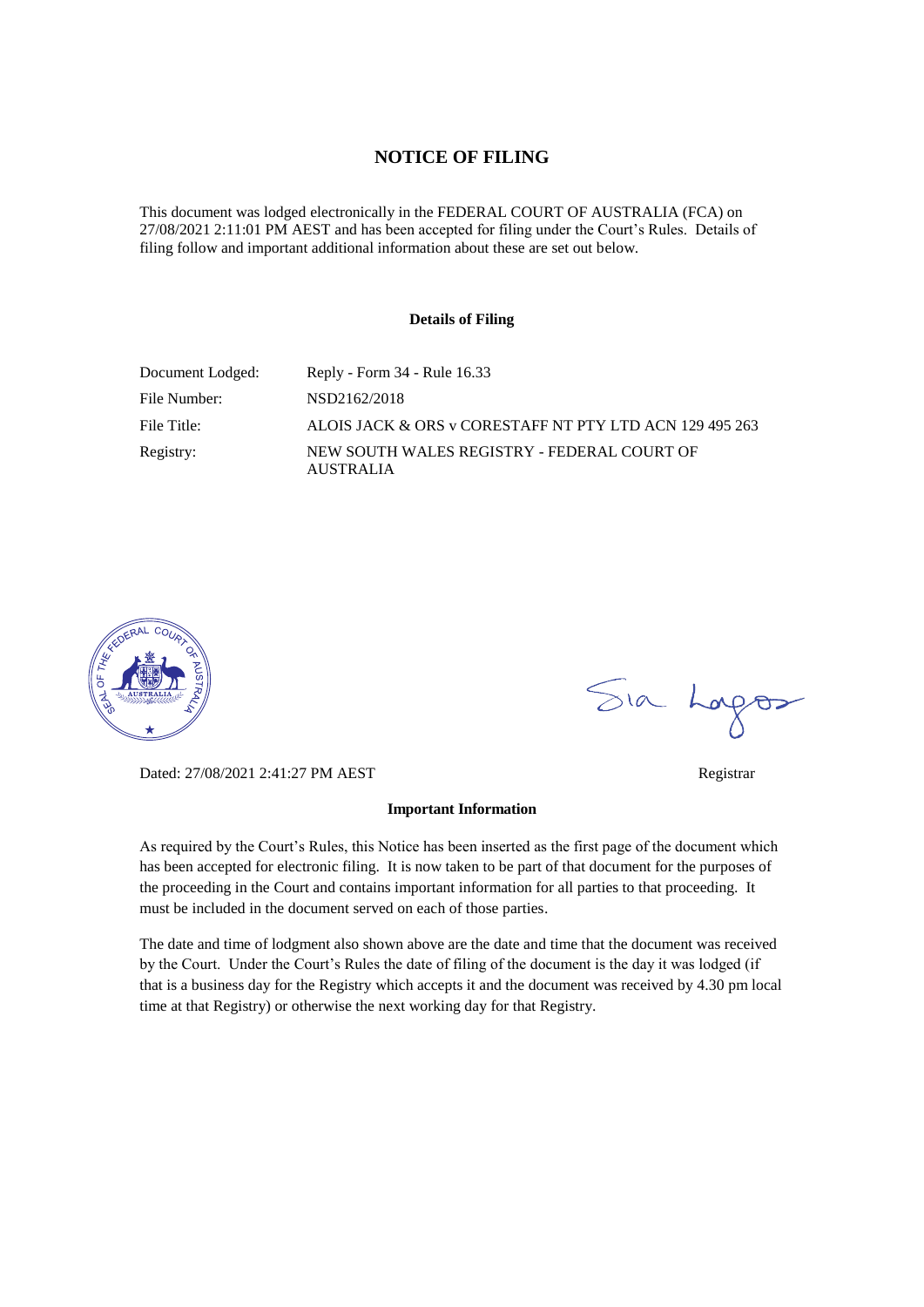Amended in accordance with Order 43(b) made by Bromwich J on 25 November 202021



Form 34 Rule 16.33

# **Further Amended Reply**

No. NSD2162 of 2018

Federal Court of Australia District Registry: New South Wales Division: General

**Alois Jack and others** Applicants **CoreStaff NT Pty Ltd (ACN 129 495 263)** Respondent

In reply to the respondent's **Further Amended Defence dated 13 September 20199 August 2021** ("**Defence**"), the applicants plead below. Unless the context requires otherwise, capitalised expressions have the same meaning given in the applicants' Amended Statement of Claim of 9 August 2019.

The applicants join issue with the respondent upon its Defence, save to the extent that the Defence contains admissions, and say further the following:

- 1. In reply to paragraphs 1, 10(c) and  $38(c)(iiiv)$  of the Defence:
	- (a) the respondent's denials that the Offer Letters (with the subject line "Re: Offer of Employment") constituted offers capable of acceptance are embarrassing in that the respondent has not pleaded why those letters were incapable of acceptance (cf. r 16.08 of the *Federal Court Rules 2011* (Cth) ("**FCR**"));
	- (b) the Offer Letters were capable of acceptance by the applicants; and
	- (c) the Offer Letters were accepted by each of the applicants.

| Filed on behalf of (name & role of party)                      |  | Applicants                        |     |     |  |
|----------------------------------------------------------------|--|-----------------------------------|-----|-----|--|
| Prepared by (name of person/lawyer)                            |  | <b>Stewart Alan Levitt</b>        |     |     |  |
| Law firm (if applicable) Levitt Robinson Solicitors            |  |                                   |     |     |  |
| (02) 9286 3133<br>Tel                                          |  |                                   | Fax | n/a |  |
| Email<br>slevitt@levittrobinson.com; olacey@levittrobinson.com |  |                                   |     |     |  |
| <b>Address for service</b><br>(include state and postcode)     |  | Ground Floor, 162 Goulburn Street |     |     |  |
|                                                                |  | East Sydney NSW 2010              |     |     |  |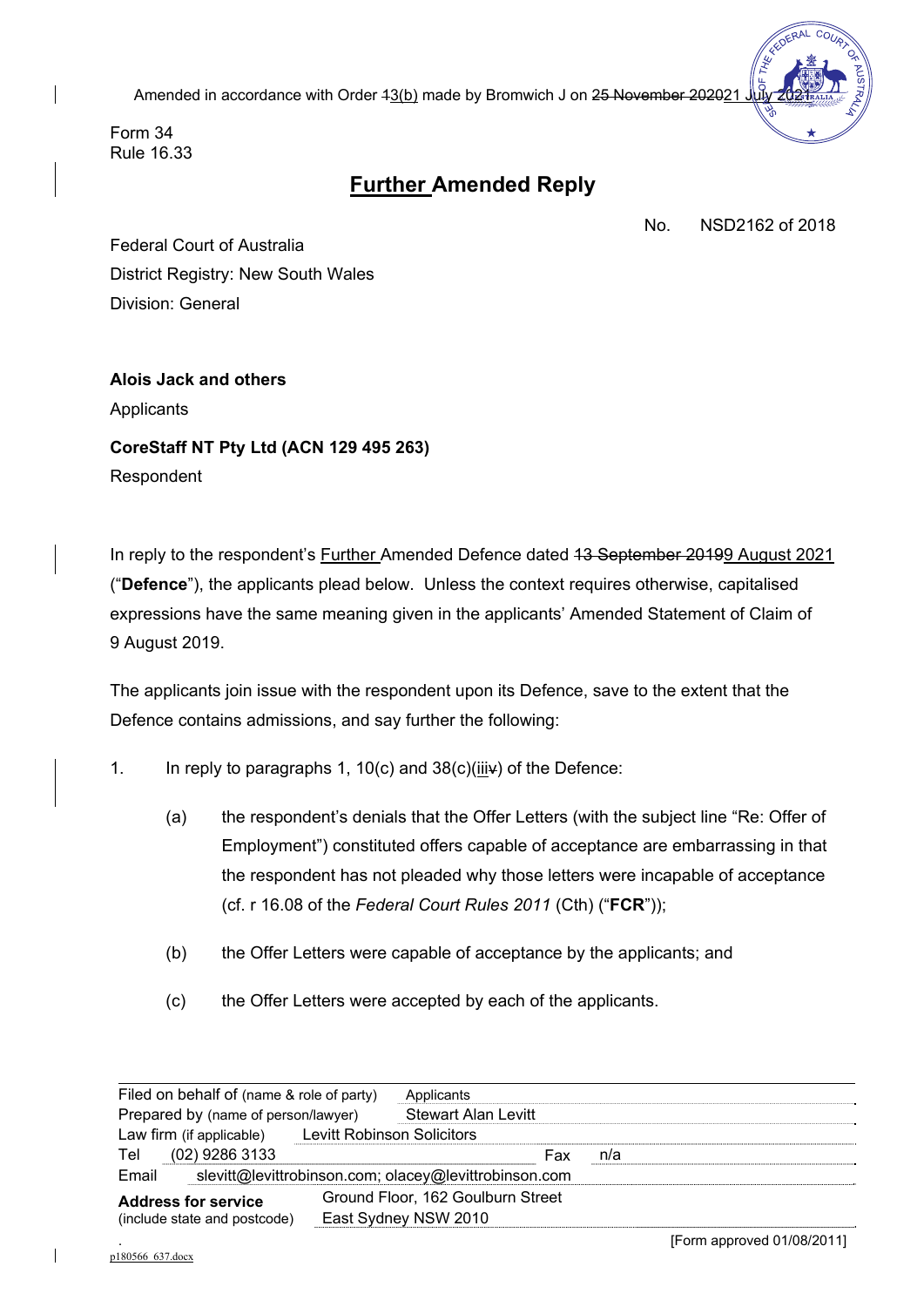- 2. In reply to paragraph 3(b) of the Defence, the respondent sent a Termination Letter to the third applicant on 22 October 2013.
- 2A. In reply to paragraphs 9(b)(vi), 10(e), 12(i), 13(h), 18(d), 19(d), 20(d), 34(h) and 44(d) of the Defence, the respondent's purported non-admissions are taken to be admissions under r 16.07(2) of the FCR. The respondent has not sought to revisit or withdraw these deemed admissions in its most recent pleading, which was filed more than eight months after the applicants' last filed reply.
- 3. In reply to paragraphs 10(d), 12(h), 41 and 44(c) of the Defence, the respondent's pleadings foreshadowing reliance upon documents for their "full terms, true meaning and effect" are embarrassing in that the respondent must plead the effect of the documents relied upon and otherwise avoid surprise.

## **Particulars**

The applicants rely upon FCR 16.04 and 16.08; *TCS ACES Pty Ltd v Mikohn Gaming Australasia Pty Ltd* [2007] NSWSC 1139 at [7]; and *Hill End Gold Ltd v First Tiffany Resource Corp* [2008] NSWSC 1412 at [10]-[11].

- 4. [Not used.] In reply to paragraph 12(c) of the Defence:
	- (a) the amount referred to in the Offer Letter which the first applicant received was \$115,000 per annum; and
	- (b) the amounts referred to in the Offer Letters which the other applicants and Group Members received were between \$112,000 and \$120,000 per annum.
- 5. In reply to paragraphs 13, 34(b), 36 and 37 of the Defence:
	- (a) the Employment Representation, the Arrangements in Place Representation and each of the Reasonable Grounds Representations are to be understood as representations arising from and relating to, for each applicant and Group Member, the Offer Letter which that person received;
	- (b) the Offer Letters were in plain terms and were not qualified by the interviews and context pleaded at paragraphs 36 and 37 of the Defence;
	- $(c)$  the references in paragraph 13 $(c)$ (iii) of the Statement of Claim to "the offer and the other statements which the respondent made in the Offer Letter" are references to the text of the Offer Letter such that no particulars are required (cf. Defence para 13(f)); and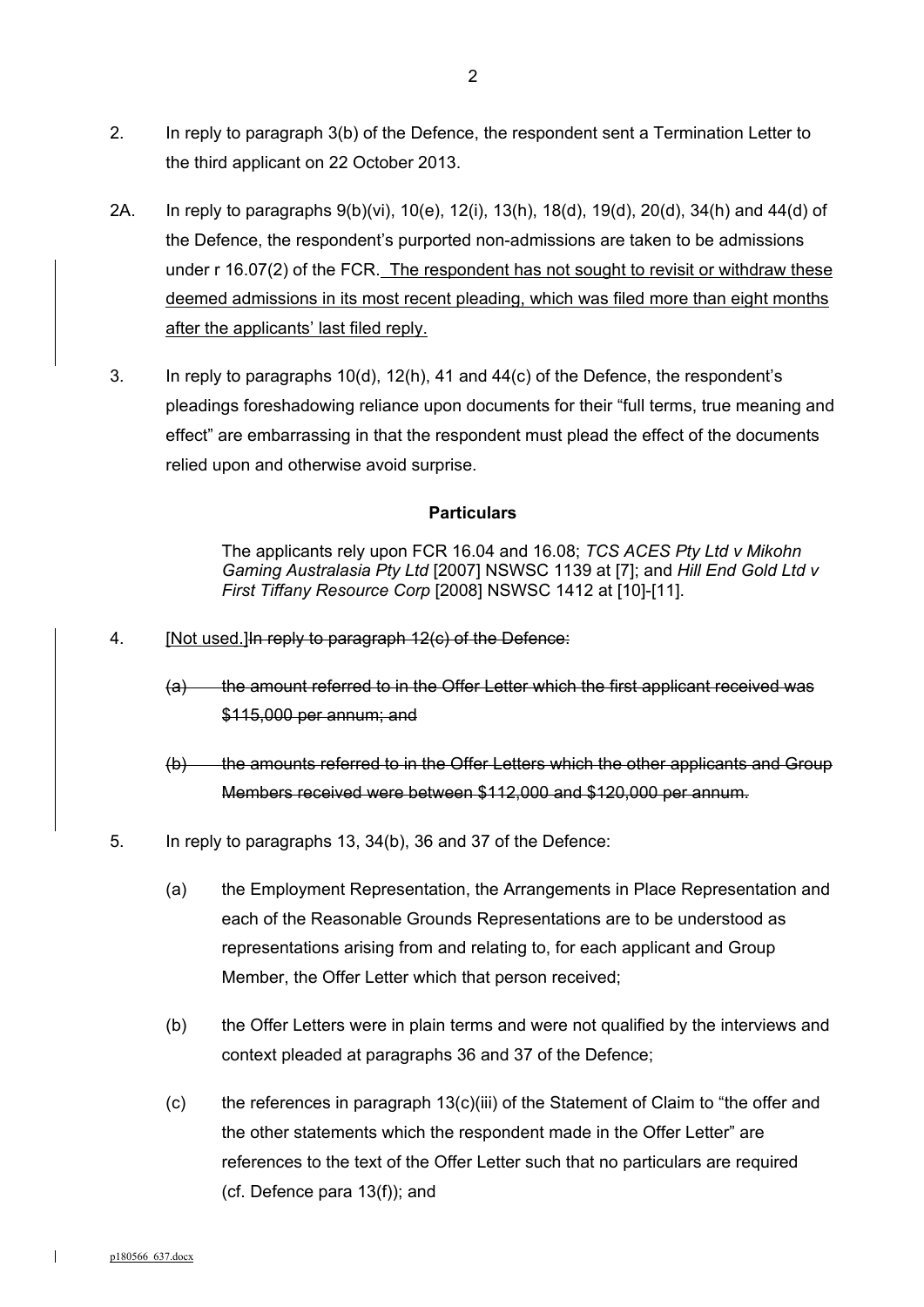- (d) each of the offers in the Offer Letters was accepted by each applicant and Group Member; and
- (e) the arising contract pleaded at paragraph 35 of the Statement of Claim did not contain the conditions, terms or limitations pleaded at paragraphs 36 and 37 of the Defence.
- 6. In reply to paragraphs 24-27 of the Defence, the respondent's denials that the pleaded representations were made in relation to employment or that the first applicant was seeking employment, for the purposes of s 31 of the ACL, are embarrassing in that the respondent has not pleaded why (cf. FCR r 16.08).
- 7. In reply to paragraph 35 of the Defence, the respondent's denial of a contract between the first applicant and the respondent on the terms and conditions of the Offer Letter is embarrassing in that the respondent has not pleaded why there was no such contract (cf. FCR r 16.08).
- 7A. In reply to paragraph 36 of the Defence (further to paragraph 5 above), the applicants:
	- (a) deny that they were told the matters pleaded in subparagraph (c); and
	- (b) say that, in any event, the terms of the Offer Letter (which came after the alleged statements) prevail to the extent of any inconsistency.
- 7B. In reply to paragraph 37 of the Defence (further to paragraph 5 above and without limiting the general joinder of issue), the applicants:
	- (a) deny the alleged terms and rely on the terms of the Offer Letters received by them;
	- (b) say that paragraph  $37(a)(iv)$  is embarrassing because the "relevant" On-Hire Labour Agreement is not identified but is pleaded as having been part of the alleged "partly written and partly oral" contract alleged to have been "known by the first applicant and the respondent", which is denied;
	- (c) deny that they were given a copy of any "relevant" On-Hire Labour Agreement;
	- (d) deny the Termination by Notice Term pleaded in paragraph 37(b1) and say further that the alleged Termination by Notice Term is inconsistent with the express term of employment provided for in each of the Offer Letters received by them and thus cannot be an implied term; and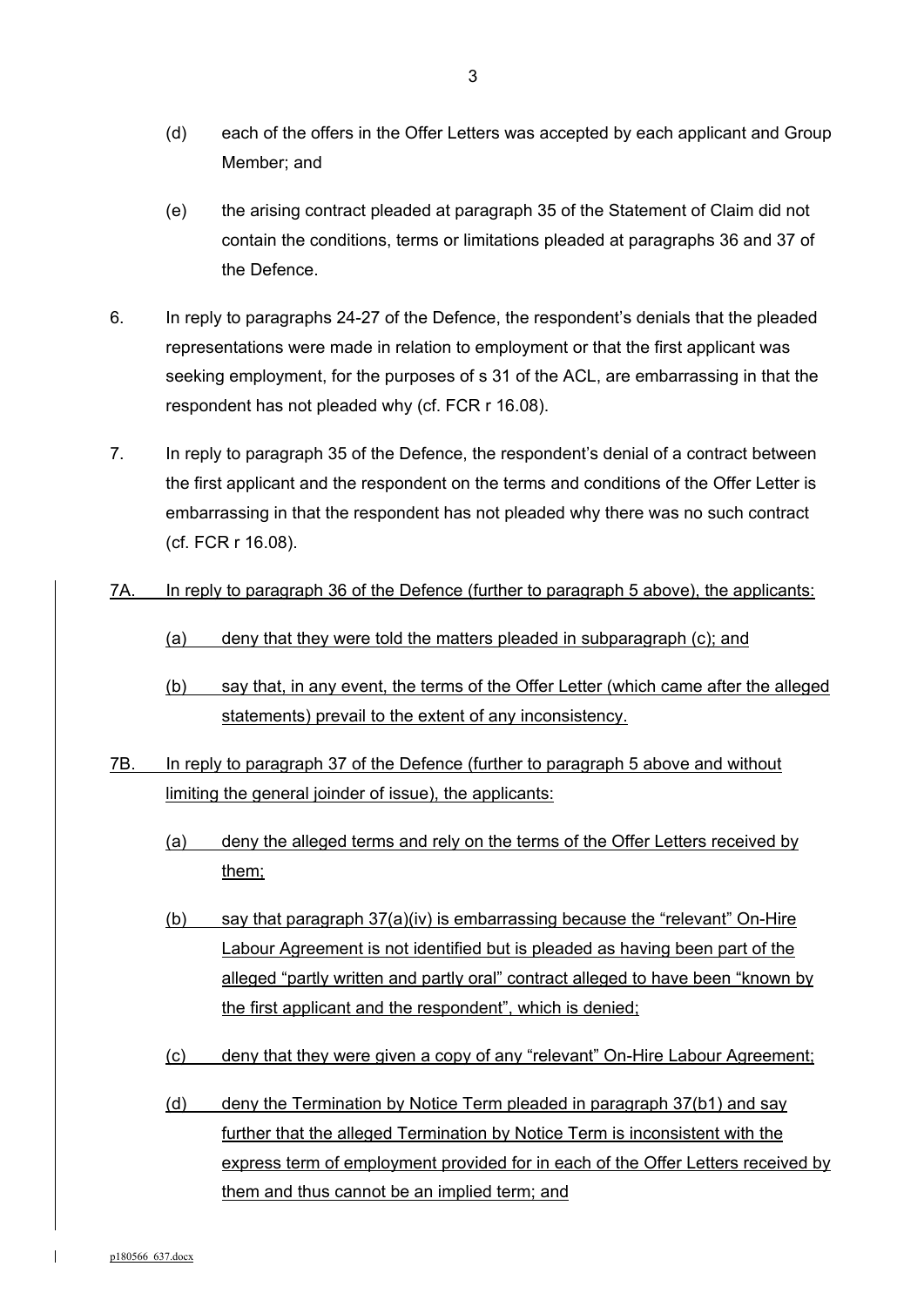- (e) otherwise deny that there was any agreement (whether partly written and/or partly oral) which was inconsistent with or otherwise modified the terms of the Offer Letters received by them.
- 8. [Not used.] In reply to paragraph 38(a) of the Defence, the respondent's denial is embarrassing because it proceeds from a misconception that July 2012 did not fall "between" February and November 2012, whereas it did.
- 9. In reply to paragraphs 39-423 of the Defence:
	- (a) the alleged " $3$  July contract of employment" document was not knowingly signed by the first applicant;
	- (b) the first applicant recalls signing a document or documents during induction after arriving in Australia but does not recall reading or signing a document which was in the terms of the "3 July contract of employment" pleaded by the respondent;
	- (c) the first applicant considered at all times that the basis of his employment was the Offer Letter which he had received;
	- (d) the first applicant travelled to Australia on the basis of the Offer Letter which the respondent has admitted sending him (Defence, para 10(a));
	- (e) the respondent's pleading at paragraph 42 of the Defence that the "3 July contract of employment" document gave rise to an employment relationship "on a full-time and not casual basis" is embarrassing in that the respondent has not pleaded why, notwithstanding the express references in that document to "casual employment" and "casual employee" (cf. FCR r 16.08);
	- (f) the first applicant never would have come to Australia on the basis of the terms of the alleged "3 July contract of employment" document, in particular that the first applicant's employment was casual and could be terminated on one hour's notice;
	- (g) in the circumstances, the alleged " $3$  July contract of employment" document:
		- (i) is not an enforceable contract, given it was not agreed to by the first applicant and he did not have an intention to create legal relations in relation to it; and
		- (ii) did not cure or otherwise affect or negate the breaches of contract and misleading or deceptive conduct pleaded in the Statement of Claim;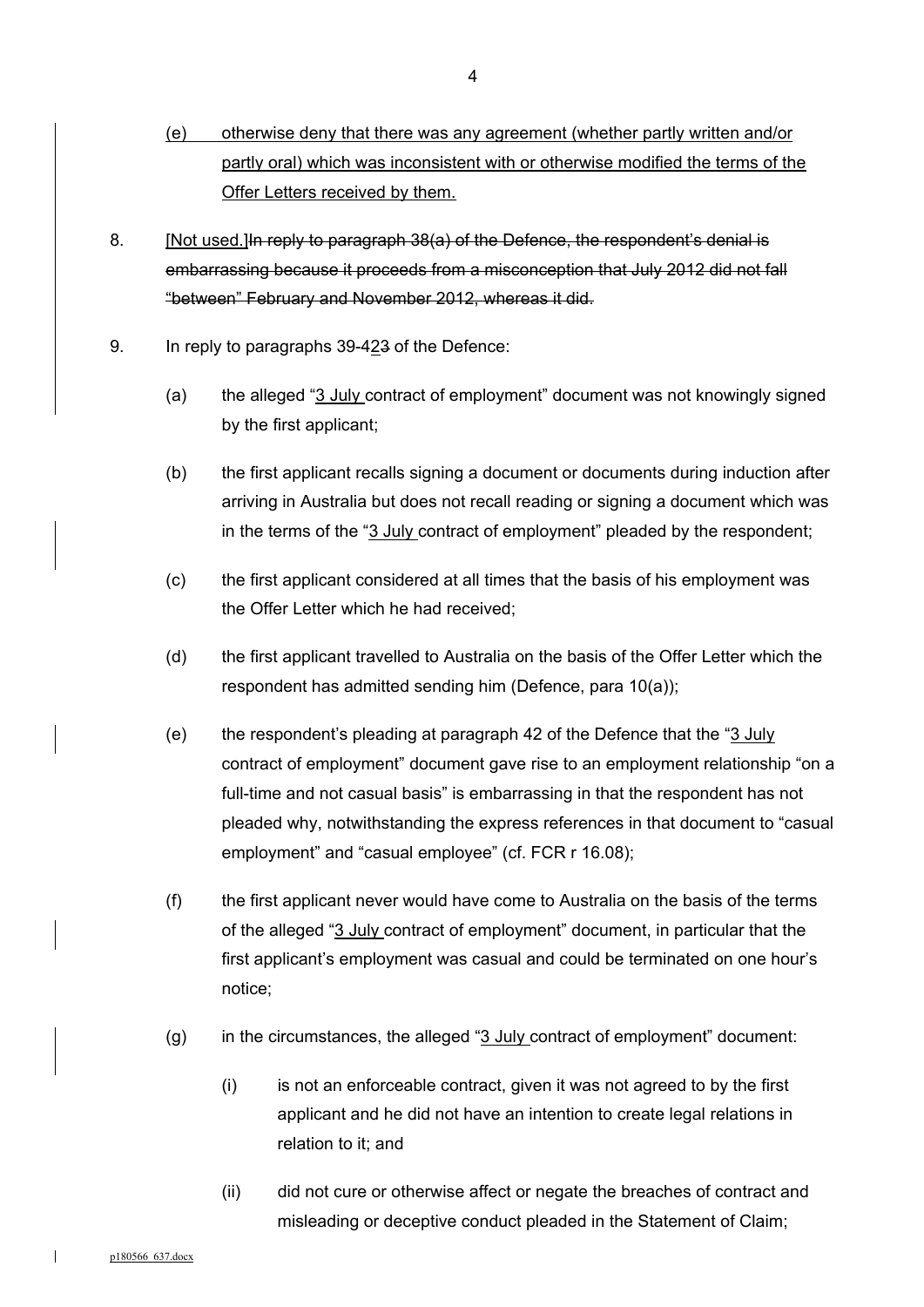- (h) further, the alleged "3 July contract of employment" document is not enforceable as a contract because:
	- $(i)$  it is void, as an illegal contract, in circumstances where:
		- (A) item 2 of Schedule 4 of the Work Agreement under the *Migration Act 1958* (Cth) dated on or about 21 April 2011 between the respondent and the Commonwealth provided that the applicants were to be employed in ongoing, full-time positions; and
		- (B) the alleged "3 July contract of employment" document purported to employ the first applicant as a casual employee paid only for the hours worked and without entitlement to paid public holidays, sick leave, spousal leave, compassionate leave, annual leave and leave loading;
	- (ii) it is unenforceable, in all of the circumstances pleaded in the applicants' Statement of Claim and in this Reply (in particular in the circumstances of the Employment Representation, the Arrangements in Place Representation and each of the Reasonable Grounds Representations), on the basis that:
		- (A) each of the applicants was under a special disability in that at the time of signing the alleged "3 July contract of employment" document they had already accepted the Offer Letter which they had received, they had left work and families in PNG, they had travelled to Australia, they were only handed the document for signing during induction in Australia, they did not have the document explained to them, they were in no practical position to negotiate or refuse to sign the document, and they stood to incur significant costs if they were to refuse to sign the document and were to be forced to seek to return to PNG without the respondent's support;
		- (B) the respondent knew of each applicant's position and the special disability just pleaded;
		- (C) the alleged "3 July contract of employment" document was not fair, just or reasonable; and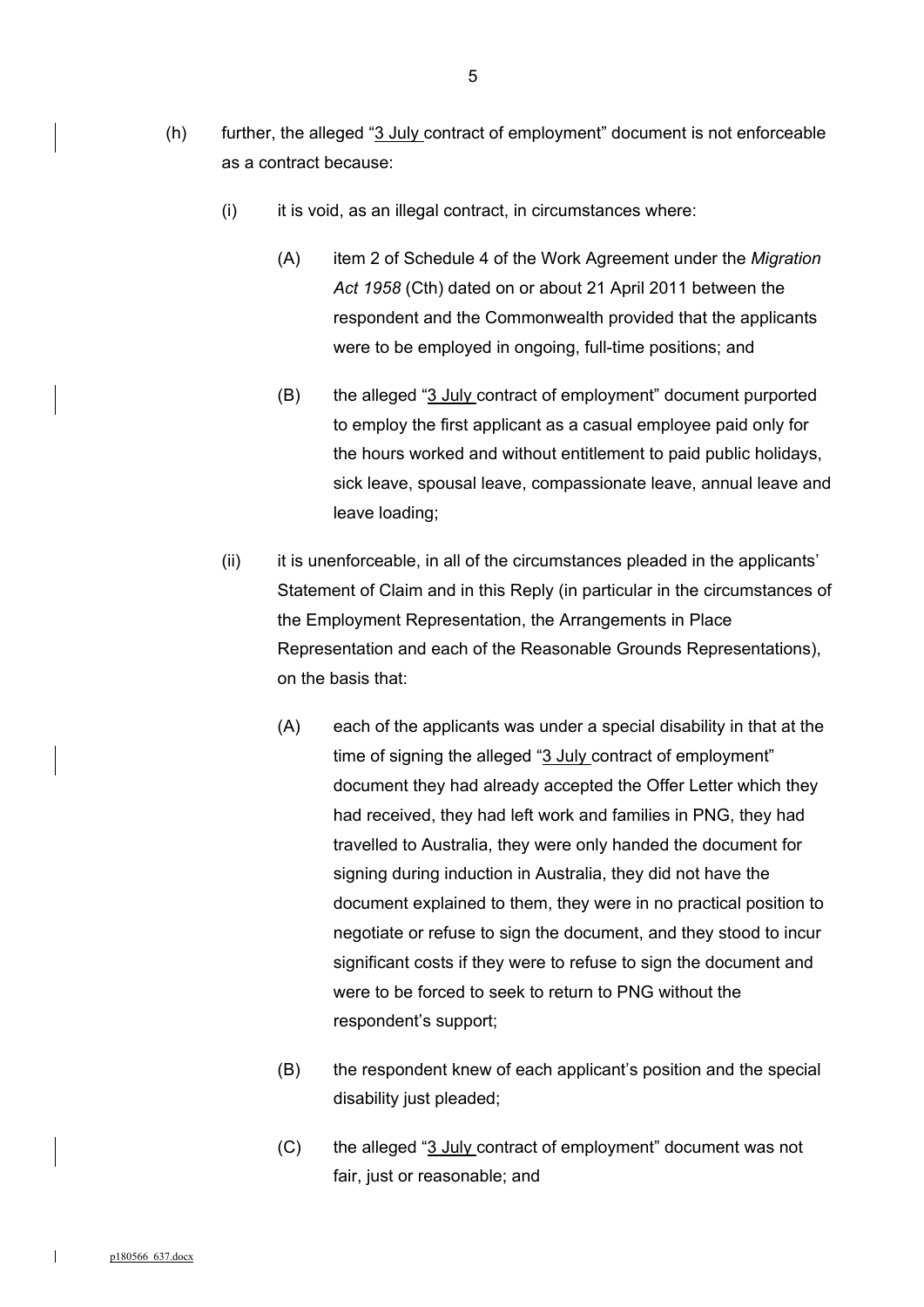(D) accordingly, the respondent engaged in unconscionable conduct in equity and for the purposes of s 20 of the ACL;

and, or alternatively:

(E) in the above circumstances, an estoppel applies such that the respondent is estopped from enforcing the alleged "3 July contract of employment", or otherwise relying on its terms and/or denying the existence, terms or enforceability of the contract pleaded in paragraph 35 of the Amended Statement of Claim; and/or

### (F) in the above circumstances:

- (1) when the respondent sent each applicant an Offer Letter, the respondent impliedly represented to each applicant that it would not change the terms of employment in the Offer Letter received by each applicant (**No Changes Representation**); and
- (2) from the time that the respondent provided the terms of the 3 July contract of employment to any applicant and purported to rely on it, the respondent in trade or commerce engaged in misleading or deceptive conduct in contravention of s 18 of the ACL, and/or engaged in conduct that was liable to mislead in contravention of s 31 of the ACL, because of the inconsistency of that conduct with the respondent's implied No Changes Representation;
- (h1) in the alternative (and without limiting subparagraphs (d) or  $(q)(ii)$  above), if the alleged "3 July contract of employment" document is enforceable, then in all the circumstances as pleaded in this paragraph 9, the alleged "3 July contract of employment" must be read with and subject to the contract pleaded at paragraph 35 of the applicants' Amended Statement of Claim arising from the Offer Letter – in particular, without limitation, and contrary to the allegation in paragraph 42 of the Defence that s 117 of the *Fair Work Act 2009* (Cth) applies, the contract arising from the Offer Letter was for a specified period of time (viz. 3 years) for the purposes of s 123 of the *Fair Work Act*;
- (i) in the alternative, if the alleged " $3$  July contract of employment" document is enforceable and the first applicant was employed on a full-time and not casual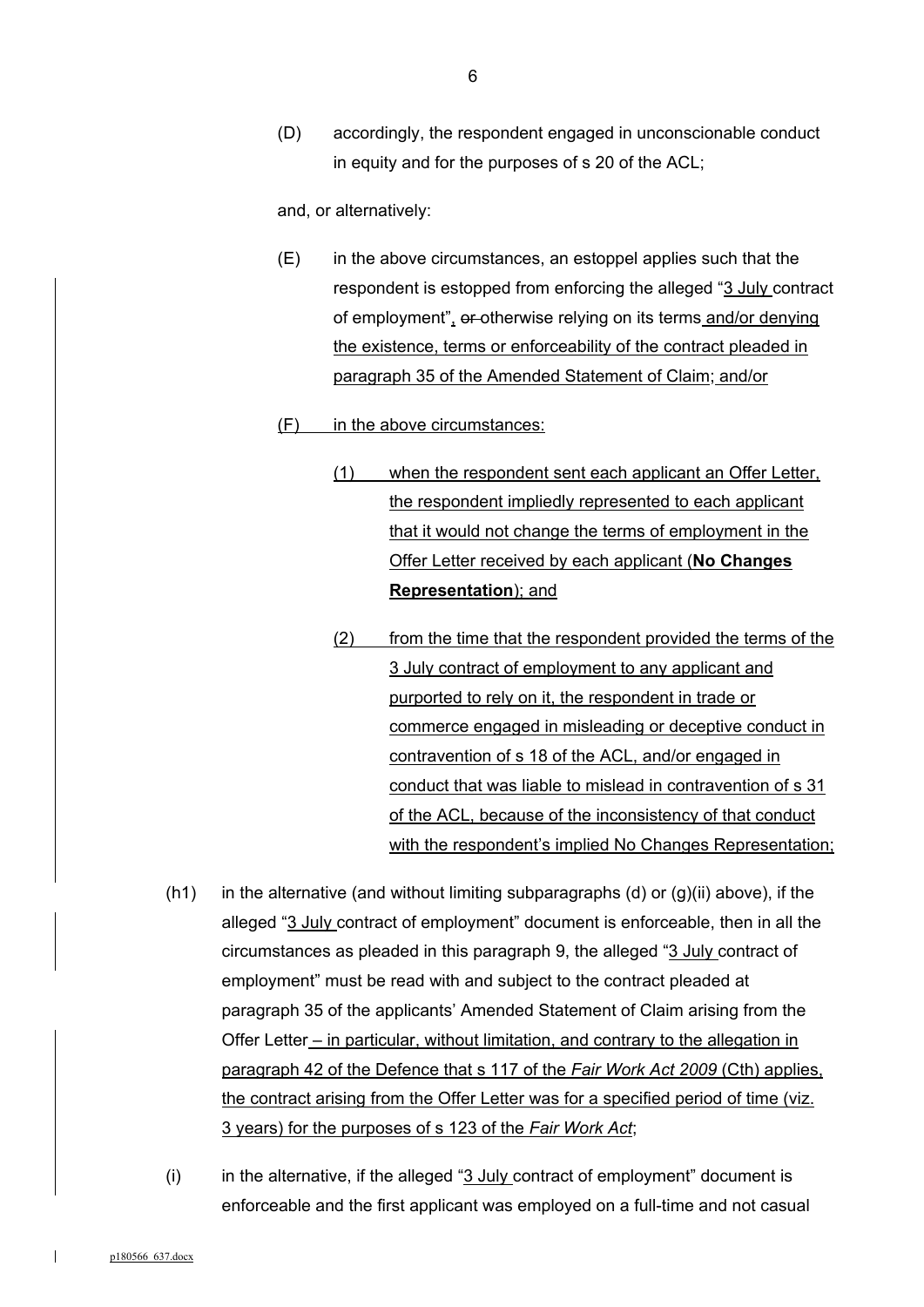basis as alleged (Defence, para 42), then the first applicant is entitled to payment in lieu of notice pursuant to s 117 of the *Fair Work Act 2009* (Cth).

- 10. In reply to paragraph 52 of the Defence, the respondent's pleading that "as to the whole of the claims for breach of contract and misleading or deceptive conduct, the respondent says that the first applicant's claims are statute barred" are embarrassing in that the respondent has not pleaded why (cf. FCR r 16.08).
- 11. In reply to paragraph 53 of the Defence, the first applicant says that:
	- (a) the respondent's pleading that "the first applicant has failed to mitigate his loss" is embarrassing in that the respondent has not pleaded why (cf. FCR r 16.08); and
	- (b) the first applicant did mitigate his loss as he has deposed to in paragraphs 51-86 of his affidavit sworn 26 June 2020 and filed 1 July 2020.

Date: 27 November 202027 August 2021

Signed by Stewart Alan Levitt, solicitor for the Applicants, by his employed solicitor, Christopher D'NettoOliver John Lacey

This pleading was prepared by J. J. Fernon of Senior Counsel and J. C. Conde of Counsel.